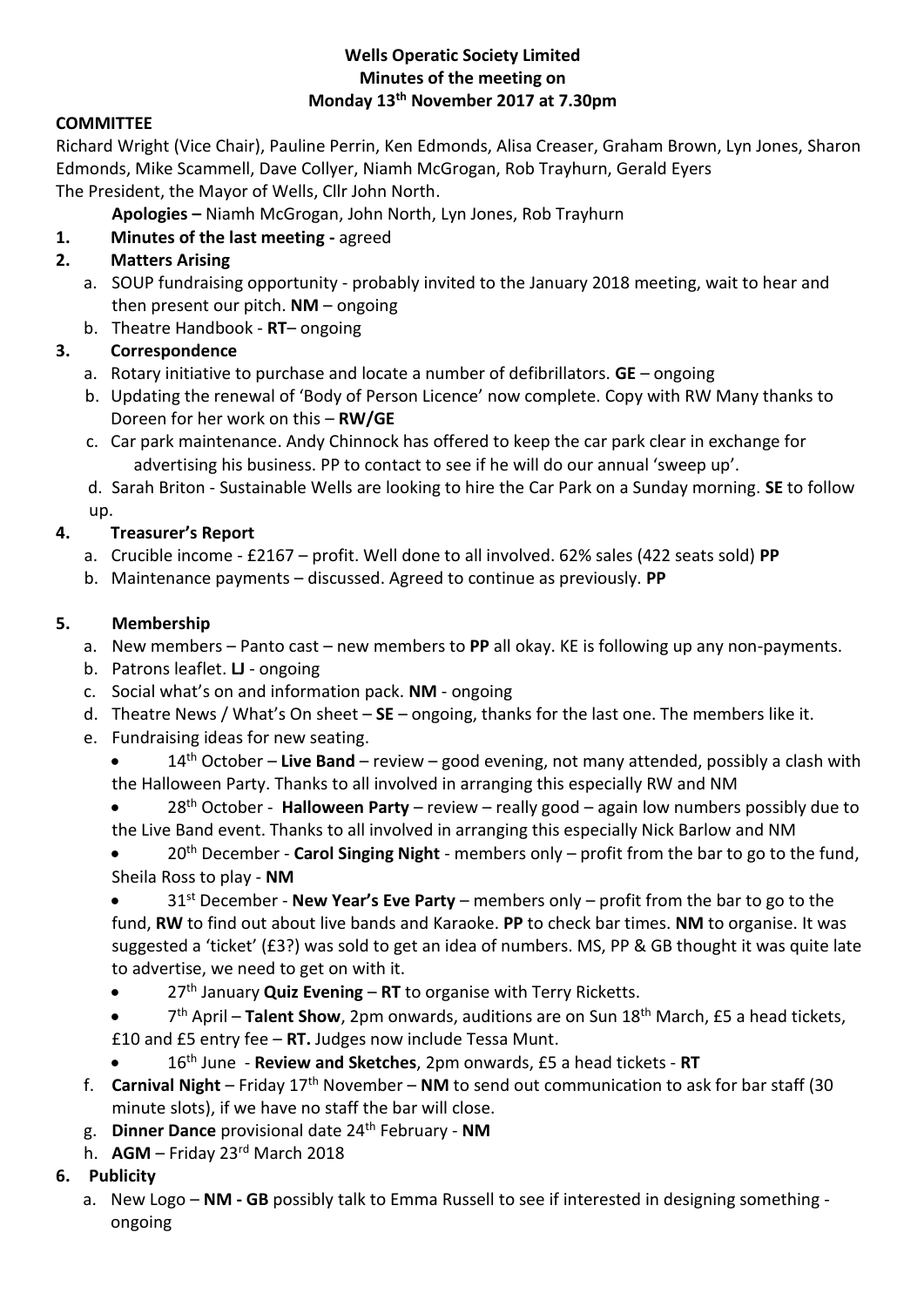- b. Panto. all arranged.
- c. The perforated banner above the high street was a great improvement.

### **7. Theatre Renovations**

- a. The replacement of the auditorium seating.
	- Booked **20-25th Nov 2017** for the auditorium 'seating swap'. In addition GE has blocked out the **15th-19th Nov** - so that we can prep the room (remove the old seating etc). **MS** i/c Seats will all come out this week and be collected over the weekend.
	- Sale of old seats **MS**. Almost all the old seats are now sold. Well done Mike!
	- Sponsor a seat **PP** doing well £50 each x 20 sponsored so far.
	- Old plaques are to be placed on a large board and displayed. **MS**
- b. Stage and Pit development. ntr ongoing
- c. Bar lighting **MS and Angelo** Bishops are doing this job.
- d. PAT testing **MS** ongoing
- e. N.R.Bishop electrical inspection 3<sup>rd</sup> Nov and Fri 10<sup>th</sup> and into next week. The last part will require access to the wardrobe and props area. **RW / GB**
- f. Stage lights need a new 15A breaker to stop the system tripping out. **GB** ongoing and relates to the electrical work
- g. Purchase of a trolley to help move the rehearsal room chairs. **PP –** done, now stored in the RR remember not to overload it.
- h. Cleaning the bar carpet. **PP** ongoing into the New Year.
- i. New signs and billboards at the front of the theatre and on Chamberlain Street. **RW -** ongoing
- j. Air Conditioning date, annual maintenance, **RW** to arrange in the New Year. £120 +VAT
- k. Roof gully. In bad weather there have been roof leaks over stage left and some of the stage. Croscombe Roofing have had a look and quoted for the repair. £565 + VAT. Agreed to go ahead ASAP.

## **8. Productions/Hire.**

**Hires in Nov and Dec 2017.** See Bar Calendar for details. The person responsible is in bold. Regular dance hires SWSD x2, Small Steps x 2 - **GE**

Liberty Choir - **GE** Floral Art – **GB** U3A – **Roger Reeson** Wassail - **NM** Seating swap – **MS** Panto Rehearsals and performance – **KE/Vicky Orman** Carol Singing - **NM** New Year party – **NM**

- **December 9th -16th 2017 -** *The Three Musketeers.* Director **Ken Edmonds**, Writer and Producer **Vicky Orman,** SM – **Sarah Galton**, Choreography – **Julie Webster,** MD - **Nick Barlow,** Sound - **Adrian Mitchell,** Lighting – **Graham Brown,** Properties – **Sue King,** Prompt – **Freda Brown,** Costume **– Vicky, Tina et al,** Make up **– Julie and Helen Makin,** Photographs – **Adam Lanfranchi,** Tickets – **£11 & £8,** Budget – **agreed,** Rehearsal Schedule **– done,** Publicity and Programme **– Vicky & Ken,** FoH manager – **Sally Trayhurn**
- **7-10th March 2018 – Mark Wall and Doreen Grant** will put on *- London Suite by Neil Simon*
- **May 15th (Tuesday) -19th 2018** (with a 3pm Matinee on Sat 19th i.e. 6 performances**) –** *Little Shop of Horrors***.** Rights received. Director and Producer – **Nick Barlow**, Choreography - **Eden Simpson**, MD – **Kelly Simpson,** Rehearsal pianist – **Stephen Shears,** SM – **Mark Wall,** Head of Greek Chorus **– Kate Lynch,** Lighting – **GB**, Sound – **Adrian Mitchell**, Costumes – **Louise Sansam**, Prompt – ? Props - **Vicky Orman, Jo Scammell, Mike Scammell, Sandra Marshall,** Make up – **Helen and Julie Makin**, Artwork – **Katy Biggs, Plant – NB, Adrian Mitchell and GE,** Budget – **agreed**, Publicity - **KE**, Ticket Price – **£12 & £10**, Rehearsal schedule –**done.** FoH manager - **tba**
- **September 19th -22nd 2018** William Shakespeare's *The Merry Wives of Windsor* Director **RW,**  Lighting - **GB,** Mediaeval Musician - **Jonathan Weeks,** Costumes – **Louise Baker,** Stage manager –